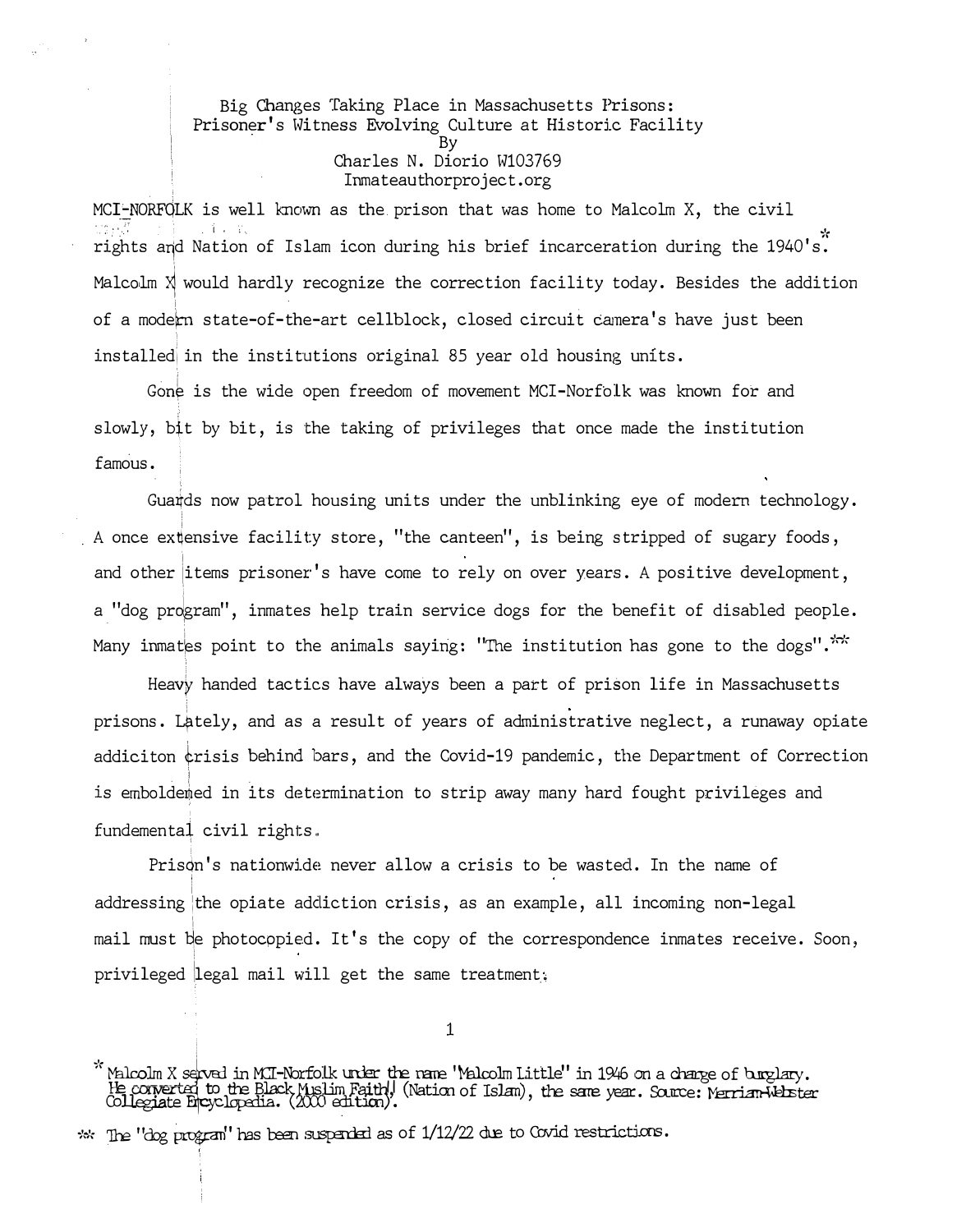## <u>Big Changes Taking Place</u><br>January 2021, continued Big Changes Taking Place in Massachusetts Prisons

Advancing technology is just one aspect of the big changes being made to Massachsuetts prisons. A program engagement strategy embraced by administrators demands ipmates participate in various behavior modification group counseling. Program ep gagement is destructive and demands inmates must participate in group treatment therapy like alternative to violence and drug treatment recovery fashioned after familiar alcoholics anonymous style meetings.

Prisoner's who refuse to participate in behavior modification groups like sex  $\phi$ ffender treatment or the Correction Recovery Adademy, an intensive drug and alcohol therapy program, find themselves excluded from institutional jobs and good time opportunities.

Prisons have evolved over decades. Remember, for instance, the brutality of chain � angs, or the silent system of early "penetentiaries". Today, modern correction institutions have evolved into social science laboratories. Inmates are victims of behavior modification experiments. Experiments that politicians and law enforcement apply to the general public when it suites their interests and goals . 1

As an example, in the early days of the  $198$  O'when the economy was ! strugglingiwith recession, inflation and stagnation; President Ronald Reagan demanded this nation stop "codling" criminals. Reaganomics allowed the construction of thousands of prisons across rural America.

In cities like New York, a "broken windows" police policy locked up millions. Millions more were locked away by this nation's war on drugs, in an unprecedented expansion of police power resulting in the hiring of millions of police across the United !States. America's experiment with mass incarceration is what we

2